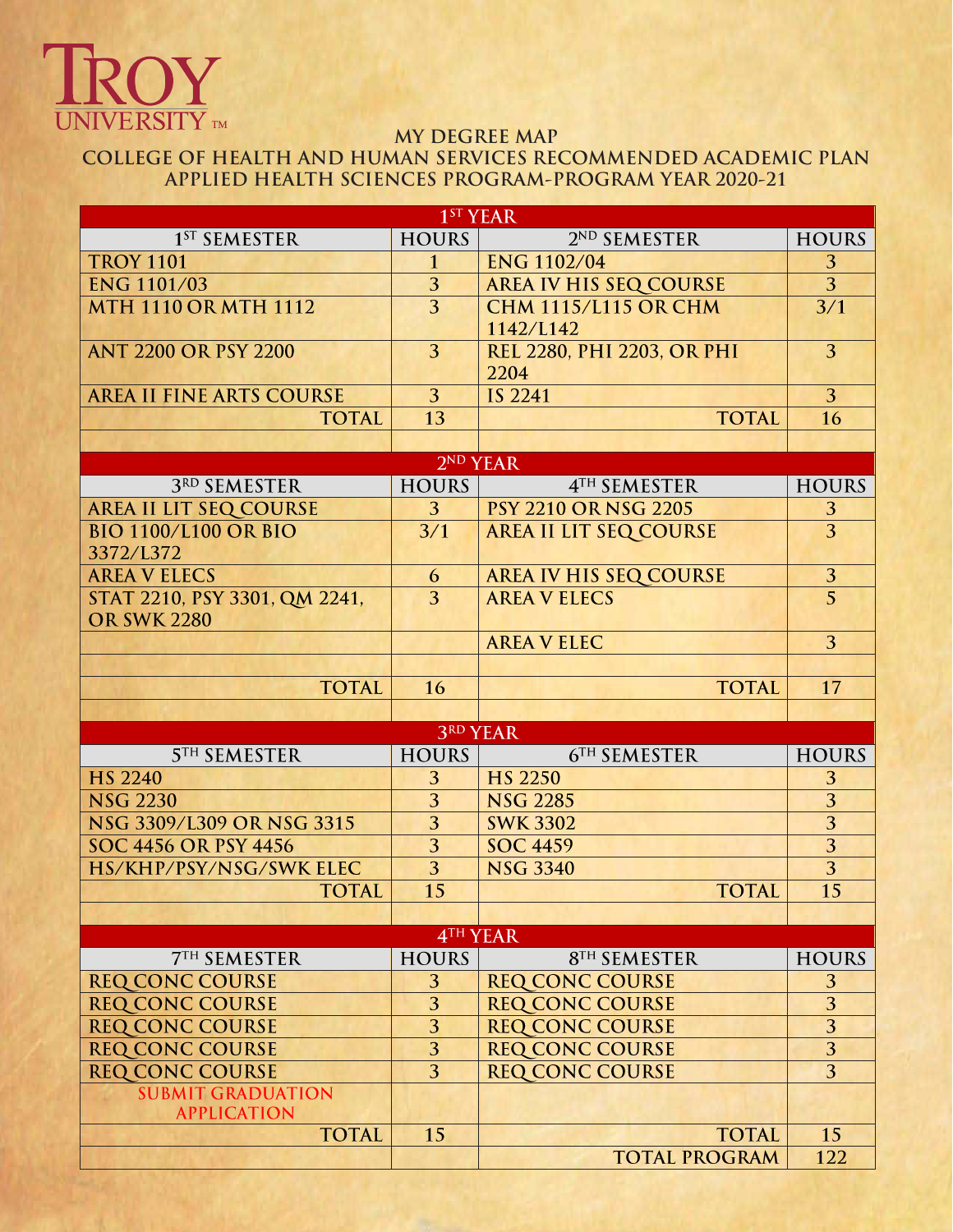

## **COLLEGE OF HEALTH AND HUMAN SERVICES RECOMMENDED ACADEMIC PLAN APPLIED HEALTH SCIENCES PROGRAM-PROGRAM YEAR 2020-21**

# **COMPLETE ALL REQUIREMENTS (62 HOURS) AREA I** TAKE THE FOLLOWING COURSES: MINIMUM GRADE OF "C" REQUIRED ENG 1101 COMP AND MODERN ENGLISH I 3 HOURS<br>ENG 1102 COMP AND MODERN ENGLISH II 3 HOURS 3 HOURS COMP AND MODERN ENGLISH II **AREA II** TAKE ANY 1000-2000 LEVEL SEQUENCE IN LITERATURE 6 HOURS TAKE ANY 1000-2000 LEVEL COURSE WITH AN EXPANDED HISTORICAL 3 HOURS AND CULTURAL SCOPE IN FINE ARTS, INCLUDING THE DISCIPLINES OF ART, MUSIC, THEATRE, FILM, OR OTHER FINE ARTS AREA. TAKE ONE OF THE FOLLOWING: REL 2280, PHI 2203, OR PHI 2204 3 HOURS 3 HOURS **AREA III** TAKE MTH 1110 OR MTH 1112 OR HIGHER 3 HOURS AND THE RESEARCH OF THE RESEARCH OF THE RESEARCH OF THE STATE OF THE STATE OF THE STATE OF THE STATE OF THE STATE OF THE STATE OF THE STATE OF THE STATE OF THE STATE OF THE STATE MINIMUM GRADE OF "C" REQUIRED TAKE ONE OF THE FOLLOWING BIOLOGY OPTIONS: BIO 1100/L100 PRINCIPLES OF BIOLOGY AND LAB 3/1 HOURS 3/1 HOURS BIO 3372/L372 MICROBIOLOGY 3/1 HOURS TAKE ONE OF THE FOLLOWING CHEMISTRY OPTIONS: CHM 1115/L115 SURVEY OF CHEMISTRY AND LAB 3/1 HOURS 3/1 HOURS CHM 1142/L142 GENERAL CHEMISTRY I AND LAB 3/1 HOURS 3/1 HOURS **AREA IV** TAKE ANY 1000-2000 LEVEL HISTORY SEQUENCE 6 HOURS TAKE ONE OF THE FOLLOWING: PSY 2210 OR NSG 2205 3 HOURS 3 HOURS TAKE ONE OF THE FOLLOWING: ANT 2200 OR PSY 2200 3 HOURS 3 HOURS 3 HOURS **AREA V** IS 2241 COMPUTER CONCEPTS AND APPLICATIONS TROY 1101 THE UNIVERSITY EXPERIENCE TROY 1101 THE UNIVERSITY EXPERIENCE THE UNIVERSITY EXPERIENCE **111** HOUR **121 HOUR** TAKE 14 HOURS FROM THE FOLLOWING: 14 HOURS 14 HOURS 14 HOURS BIO 3347/L347, BIO 3348/L348, NSG 2204, SOC 2275, KHP 2202, KHP 2240, HS 3325, OR HS 3335 TAKE ONE: STAT 2210, PSY 3301, QM 2241, OR SWK 2280 3 HOURS 3 HOURS

Every reasonable attempt to ensure accuracy has been made. Some courses (such as developmental or pre-requisite courses) are not reflected in this degree map. Comple-<br>tion of degree requirements is based on the specific ca 25% of the credit hours required for the degree must be completed in residency with Troy University.At least 12 semester hours of residency must be completed in each<br>major field(s) of study.A minimum GPA of 2.0 overall and